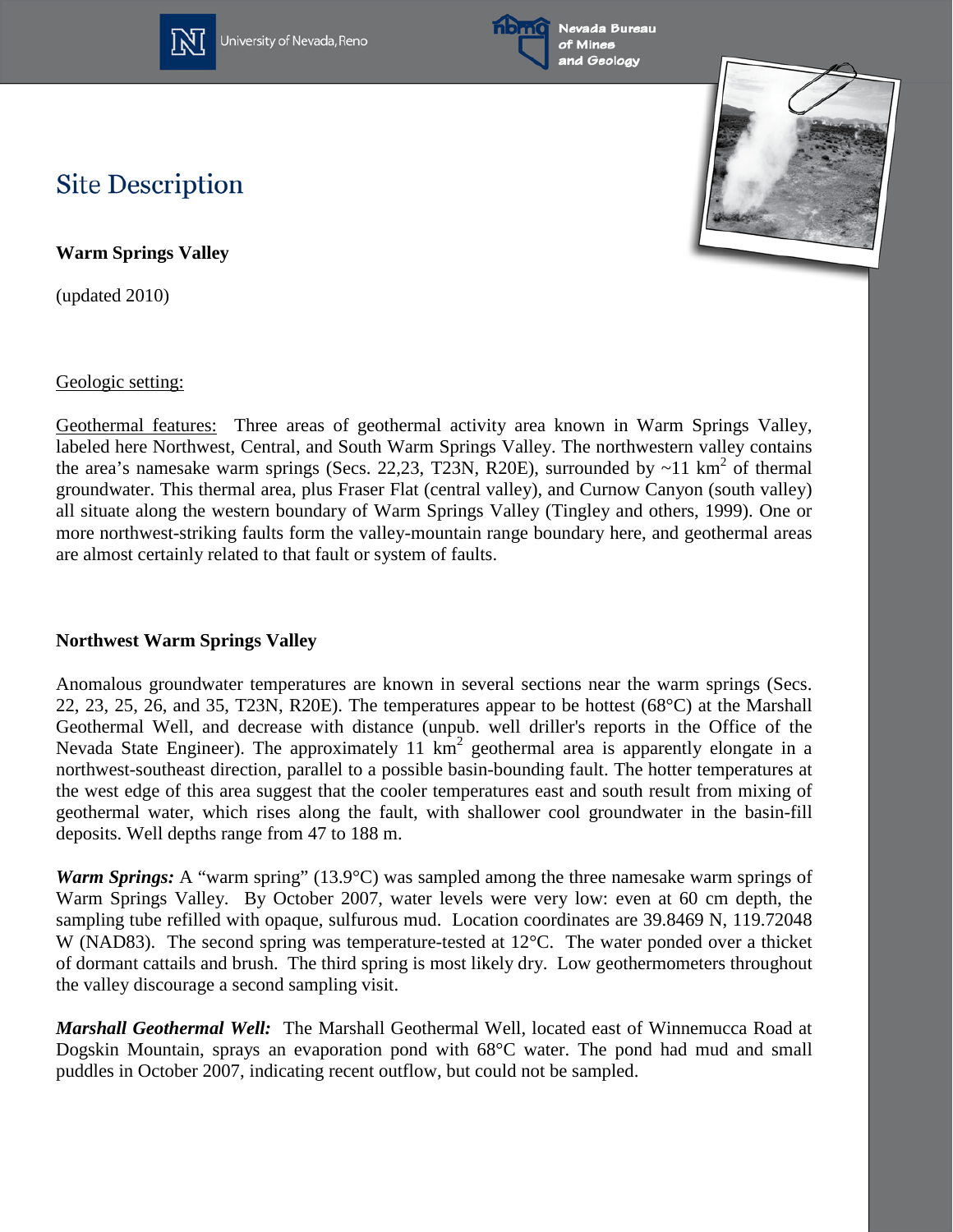

University of Nevada, Reno



Nevada Bureau of Mines and Geology

# **Site Description**



A 100m warm well (31.1°C) was sampled 3 km south of Marshall Geothermal Well. The landowner directed UNR samplers to the warmest outdoor pump of five. This site is situated within the Warm Springs Mountain outflow zone; lateral flow is thought to cool the well signal. Geothermometer values are divergent, at 90.3°C (Na-K-Ca-Mg) and 37.1°C (chalcedony). Location coordinates are 39.8243 N, 119.71274 W (NAD83). The landowner reported a 47°C well at the Ralston property 100-m north, but no one was available.

The nearby Bator property, with its multiple huts, was originally developed for alligator farming. Anthony Bator permitted a 188-m geothermal well for the Bator's Gators project in 1989, but secondary approval was never granted for aquaculture [http://www.newsreview.com/ reno/content?oid=19649].

#### **Central Warm Springs Valley**

*USBLM Stables Well:* A more restricted area of thermal groundwater  $(-1 \text{ km}^2)$  is found south of State Route 445, near the USBLM Stables (Sec. 7, T22N, R21E). Three wells there have reported water temperatures of 43°, 43°, and 29°C (unpub. well driller's reports in the Office of the Nevada State Engineer). A range-bounding fault may pass through this area.

In June 2008, UNR staff sampled a hot, sulfurous well at the BLM Wildhorse Adoption Center. 46.0°C water flowed directly from the spigot into an evaporation pond 10' north. Location coordinates are 39.79607 N, 119.66782 W (NAD83). Geothermometer values are moderate, at 91.5°C (Na-K-Ca-Mg) and 84.5°C (chalcedony).

Coyote Spring (14.6°C) was sampled one mile southwest of the BLM Wildhorse Adoption Center in the basaltic Pah Rah Range foothills. Algae grows throughout the 15 x 10m pond and inflow pipe. Location coordinates are 39.78304 N, 119.67855 W (NAD83). Geothermometer values are low, at 74.3°C (Na-K-Ca-Mg) and 53.3°C (chalcedony).

*Barbato Ranch:* A 200m warm well (21.1<sup>o</sup>C) is piped laterally 1/4 mile into a man-made lake at 30 L/min. The lake is roughly 25 x 50m wide with algae, tall reeds, ducks, and bullfrogs. Gary Barbato, a local hydrologist, provided additional information about the well testing, drawdown, sediment layering, etc. Location coordinates are 39.78277 N, 119.60749 W (NAD83). Geothermometer values are moderate, at 67.6°C (Na-K-Ca-Mg) and 92.7°C (chalcedony).